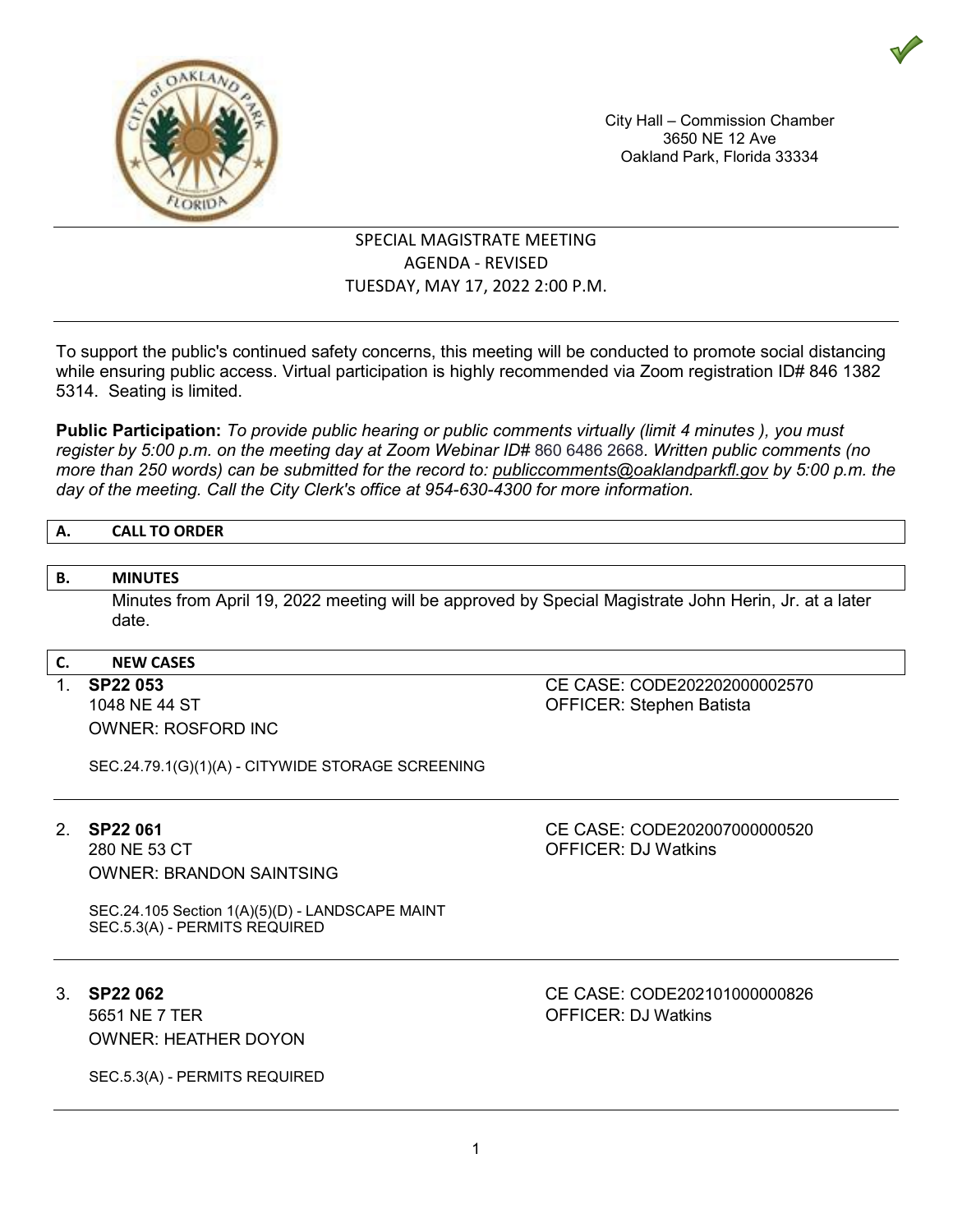# 4. **SP22 063** CE CASE: CODE202103000000947 OFFICER: DJ Watkins

OWNER: CUBAS ARIAS, RUBEN GONZALES ARIAS, ALVARO

SEC.24.105 - LANDSCAPING MAINT

# 5. **SP22 064** CE CASE: CODE202107000001402

5690 NE 8 AVE **OFFICER: DJ Watkins** OWNER: ENNY CABALLERO

SEC.5.3(A) - PERMITS REQUIRED

# 6. **SP22 065 – WITHDRAWN** CE CASE: CODE202112000002035

OWNER: ALBOY LLC

SEC.24.80(B)(3)(C) - OFF STREET PARKING SEC.8.7(A) - OVERGROWTH

7. **SP22 066 - WITHDRAWN** CE CASE: CODE202202000002363 2980 W OAKLAND PARK BLVD OWNER: WHITE HAT LLC

**OFFICER: DJ Watkins** 

SEC.5.3(A) - PERMITS REQUIRED (BLD DPT KEEPS REJECTING THE PERMIT APPLICATION)

## 8. **SP22 067** CE CASE: CODE202202000002498

4201 NE 6 AVE OFFICER: Stephen Batista OWNER: 4201 LLC

SEC.24-285 - CERTIFICATE OF USE REQUIRED SEC.7.17 - BUSINESS TAX RECEIPT

699 NE 59 CT OFFICER: DJ Watkins OWNER: David Worley

SEC.24.64(A)(2)(F) - NUMBER OF RECREATIONAL VEH SEC.24.64(A)(2)(H) - RECREATIONAL VEH PARKING

3057 NE 15 AVE **CONTROLLER:** Stephen Batista OWNER: STOLGITIS, SAMUEL F

SEC.5.3(A) - PERMITS REQUIRED

9. **SP22 068** CE CASE: CODE202203000002642

10. **SP22 069** CE CASE: CODE202203000002676

2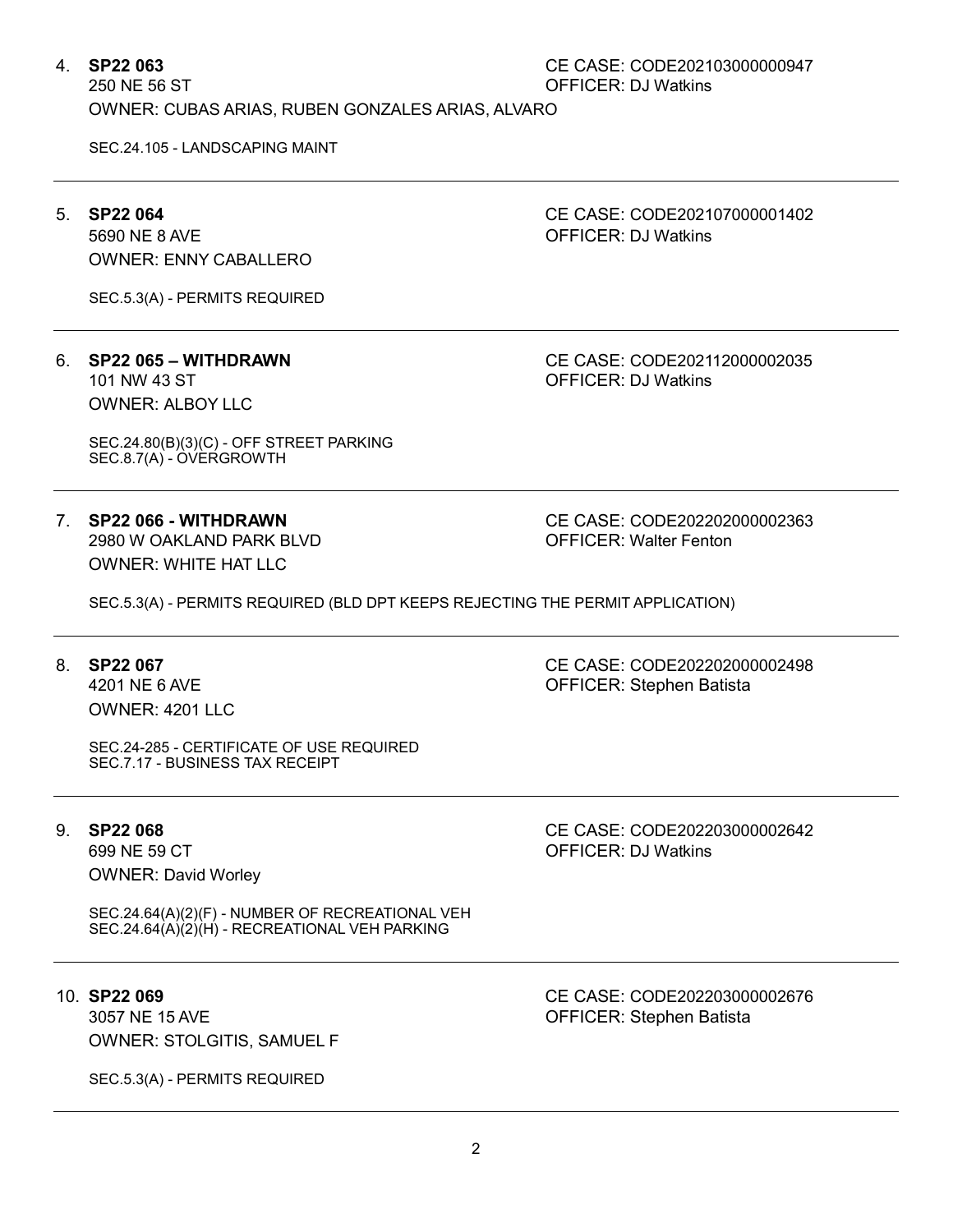301 NW 31 ST OFFICER: Kevin Woodall OWNER: MOONLITE PROPERTIES LLC

SEC.24.80(B)(3)(C) - OFF STREET PARKING **– COMPLIED 5/13/2022** SEC.8.7(B) - TRASH/GRAFFITI

12. **SP22 071 – WITHDRAWN** CE CASE: CODE202203000002734 800 NE 58 ST OFFICER: DJ Watkins

OWNER: REY,ISABEL ALEJANDRA H/E RIOS,EDUARDO GABRIEL H/E ETAL

SEC.5.3(A) PERMITS REQUIRED (PERMITS HAVE BEEN APPLIED FOR IN THE SYSTEM)

13. **SP22 072** CE CASE: CODE202203000002741 3411 NE 8 AVE **OFFICER:** Stephen Batista OWNER: MICHAEL A MCNEAL REV TR MCNEAL, MICHAEL A TRSTEE

SEC.24.79.1(E)(5)(C) - EXTERIOR SURFACE MAINT SEC.24.79.1(E)(5)(E) - ACCESSORY STRUCTURE MAINT OPERATIONS SEC.5.3(A) - PERMITS REQUIRED SEC.5.43(C)(8) - WINDOWS & DOORS FUNCTIONAL SEC.8.7(A) - OVERGROWTH

431 NW 38 ST OFFICER: Kevin Woodall OWNER: Diane Alayne Hiles

14. **SP22 073** CE CASE: CODE202203000002750

SEC.24.79.1(D)(2) - OUTDOOR STORAGE **– COMPLIED 5/5/2022** SEC.24.79.1(E)(5)(E) - ACCESSORY STRUCTURE MAINT **– COMPLIED 5/5/2022** SEC.24.80(I)(3) - GRASS PARKING RESIDENTIAL (VEH GONE 1 MO – GOING FOR FOF)

OWNER: ISABEL GARCIA

15. **SP22 074 – WITHDRAWN** CE CASE: CODE202203000002841 720 NE 34 ST OFFICER: Kevin Woodall

SEC.24.80(B)(3) - PAVING/POTHOLES (ILLNESS – EXTENUATING CIRCUMSTANCES)

200 NE 56 ST OFFICER: DJ Watkins OWNER: LYNNE HALE LLC

16. **SP22 075** CE CASE: CODE202203000002865

SEC.24.105 - LANDSCAPING MAINT SEC.5.3(A) - PERMITS REQUIRED (SOME HAVE BEEN APPLIED FOR/WINDOWS & DOORS HAVE NOT)

17. **SP22 076** CE CASE: CODE202203000002914

3090 W OAKLAND PK BLVD OFFICER: Walter Fenton OWNER: COPPLE FAMILY TR BIGGS, ROBERT S & GILLIAN ETAL (CVS)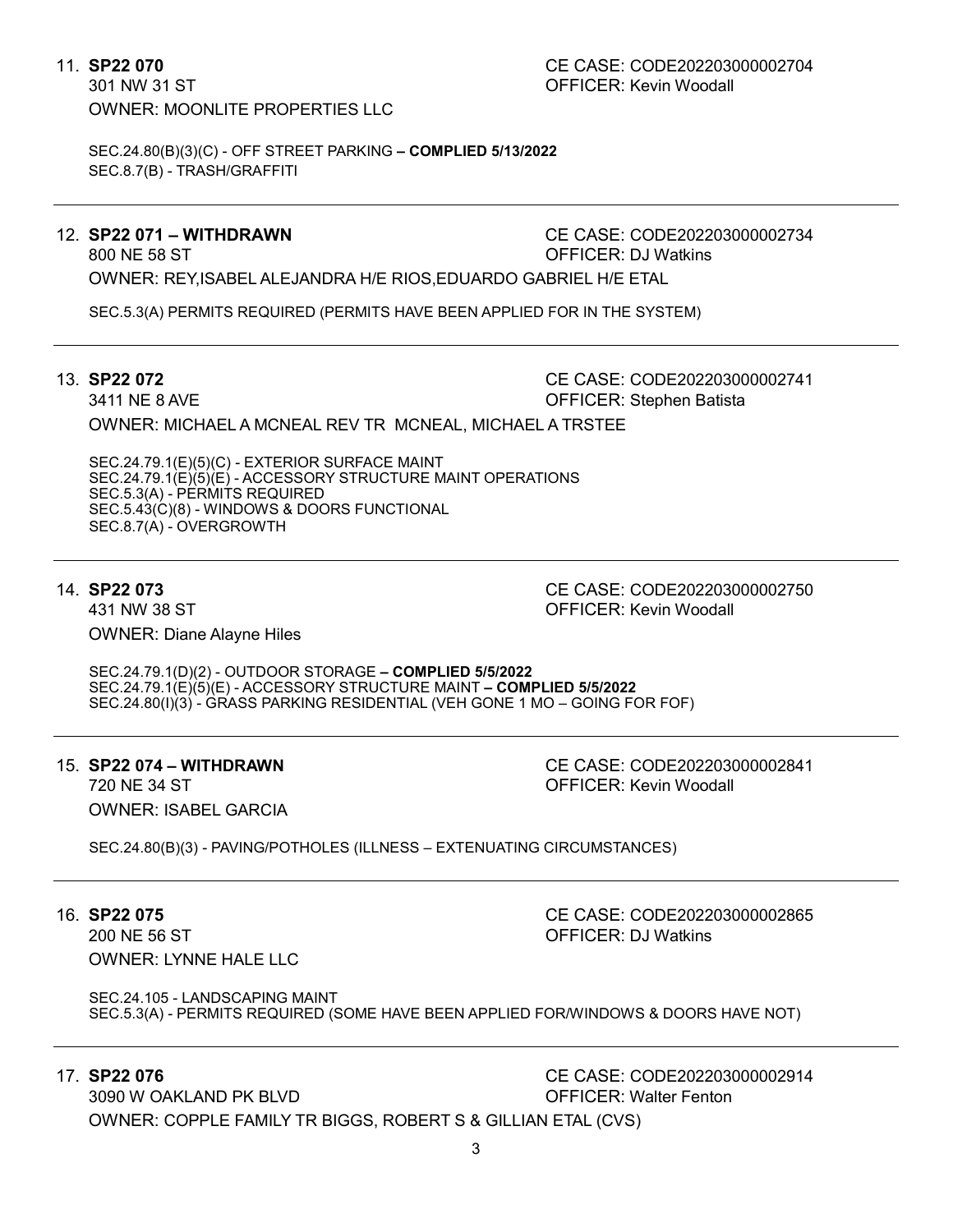18. **SP22 077** CE CASE: CODE202203000002915

2104 W OAKLAND PARK BLVD OWNER: TORRES WALGREENS NO 1 & 2 LLC % REAL ESTATE PROPERTY TAX

SEC.24.95(D)(1) - DUTY TO MAINTAIN SIDEWALK **– COMPLIED**  $SEC.24.80(B)(3)(C) - OFF STREET PARKING$ SEC.8.7(B) - TRASH/GRAFFITI

# 369 NE 33 ST OFFICER: Kevin Woodall OWNER: CARL CUNIGAN

19. **SP22 078 - COMPLIED** CE CASE: CODE202203000002985

SEC.24.65 - UNLICENSED VEHICLES **– COMPLIED 5/12/2022**

6000 NE 7 AVE **OFFICER: DJ Watkins** OWNER: GERARDO GOMEZ

SEC.5.3(A) - PERMITS REQUIRED

# OWNER: AARON JOHNSON

20. **SP22 079** CE CASE: CODE202203000003011

21. **SP22 080 – COMPLIED** CE CASE: CODE202203000003013 **OFFICER: Walter Fenton** 

SEC.23.1(A) - ABANDONED VEHICLES **– COMPLIED 05/12/2022** SEC.24.94(A) - SWALE OBSTRUCTION **– COMPLIED 05/12/2022**

4061 N DIXIE HWY #23 OFFICER: Stephen Batista OWNER: LANGEN, HILARY LANGEN, ROLAND

SEC.5.43(E)(6) - MAINT OF ELECTRICAL SEC.24.79.1(E)(5)(D) - DOORS & WINDOWS SEC.5.43(C)(8) - WINDOWS & DOORS FUNCTIONAL SEC.5.43(E)(5) - WORKING PLUMBING

2661 NW 21 AVE 1-2 OFFICER: Walter Fenton OWNER: SEARS BETRAM

SEC.24.51.3(B)(1) - R1C USES PERMITTED

22. **SP22 081** CE CASE: CODE202204000003036

4

23. **SP22 082** CE CASE: CODE202204000003037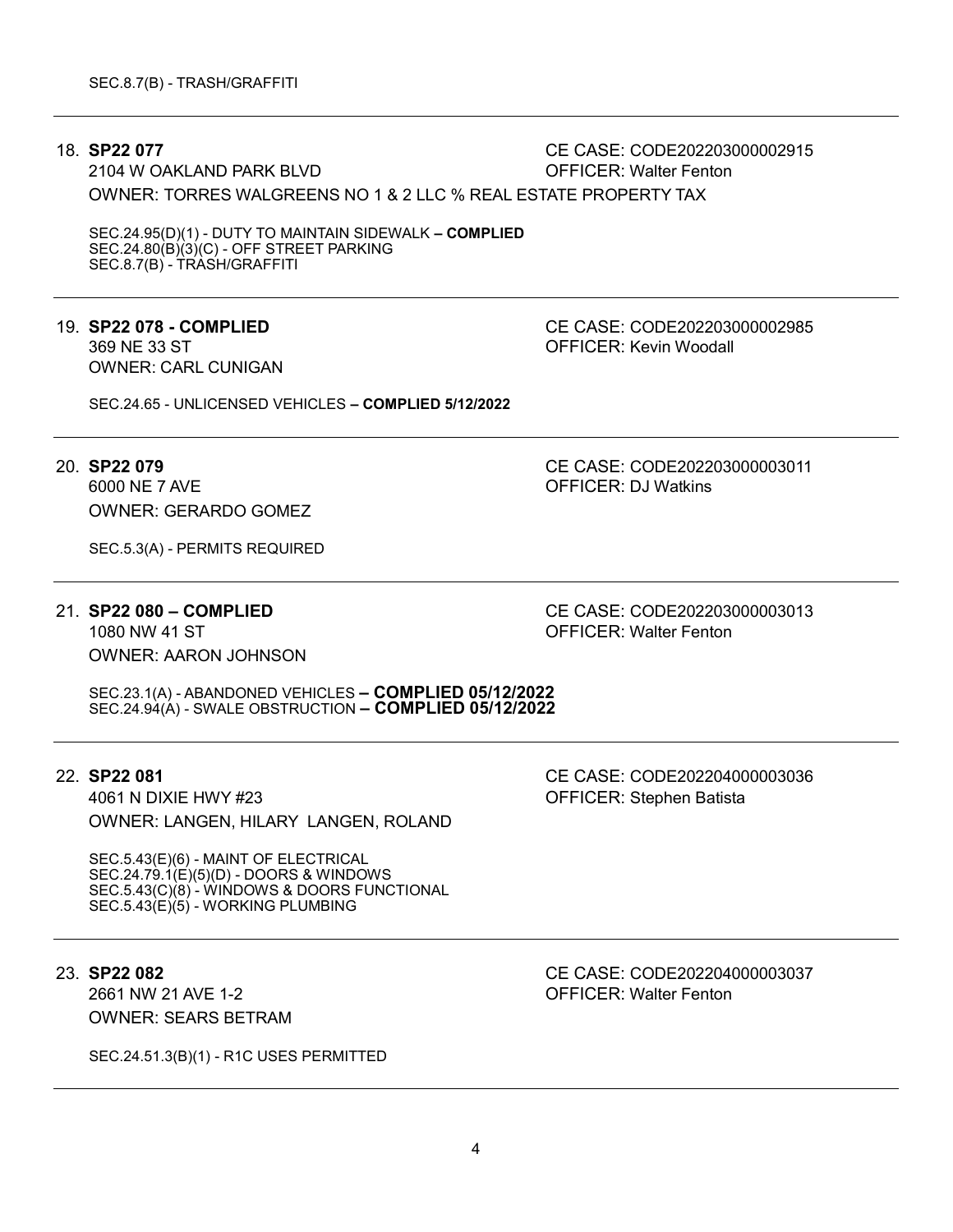1048 E OAKLAND PARK BLVD OFFICER: Stephen Batista OWNER: DANSAM PROPERTIES 2500 LLC

SEC.24.40(B)(1) - USES PERMITTED LIGHT INDUSTRIAL SEC.23.1(A) - ABANDONED VEHICLES SEC.24.37(B)(2) - OUTSIDE SALES/PREP/STG B1 ZONE SEC.24.65 UNLICENSED VEHICLES SEC.24-285 - CERTIFICATE OF USE REQUIRED SEC.7.17 - BUSINESS TAX RECEIPT SEC.8.7(A) - OVERGROWTH

OWNER: CORTILE PROPERTIES LLC

NFPA 202 2018 CHAPTER 7 MEANS OF EGRESS 7.2.1.5.3

4100 NE 16 TER **OFFICER:** Stephen Batista OWNER: KRASNOVSKY, SERGEY V

SEC.13.8(A) - TRASH RECEPTACLE (REPEAT)

# **D. CERTIFICATIONS**

370 NE 44 ST OFFICER: DJ Watkins OWNER: JCG OF THE CITY BEAUTIFUL LLC (New owner as of 3/3/2022)

**Violation Amount Per Day Compliance Date Resolution Date** SEC.24.79.1(E)(5)(B) - EXTERIOR SURFACE \$75.00 02/18/2022  $SEC.8.7(A) - OVERGROWTH -$ 

\$13,200 accruing. Original Hearing 01/18/2022. To be complied by 02/18/2022 Fine: Amount Per Day \$75/per violation, plus the Admin Fee of \$150.

# 2. **SP22 011 – COMPLIED** CE CASE: CODE202109000001642

520 NE 58 ST OFFICER: DJ Watkins OWNER: CHRISTINE GUNTHER

| Violation                                |         | <b>Amount Per Day Compliance Date Resolution Date</b> |            |
|------------------------------------------|---------|-------------------------------------------------------|------------|
| SEC.24.94(E) - APPROVED PAVING MATERIALS | \$75.00 | 03/18/2022                                            | 03/18/2022 |

\$4,500 accruing. \$0.00 not accruing. Original Hearing 2/15/2022. To be complied by 03/18/2022. Fine: Amount Per Day: \$75/per violation, plus the Admin Fee of \$150.

24. **SP22 083** CE CASE: CODE202204000003042

25. **SP22 084** CE CASE: CODE202204000003324 OFFICER: Christopher French

26. **SP22 085** CE CASE: CODE202204000003446

1. **SP21 175** CE CASE: CODE202110000001759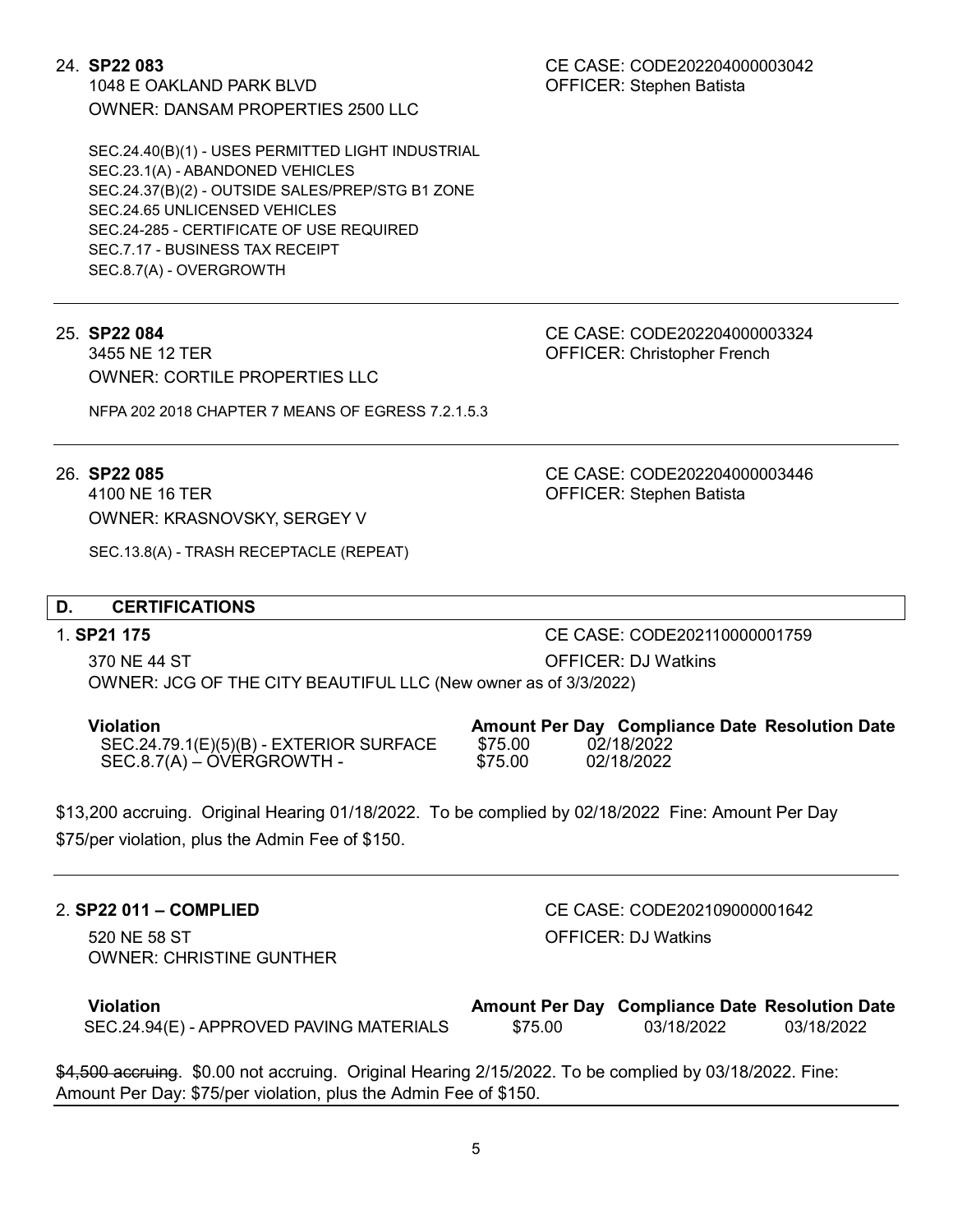721 NE 61 ST OFFICER: DJ Watkins OWNER: SFR 2012-1 FLORIDA LLC

**Violation Amount Per Day Compliance Date Resolution Date** SEC.24.94.(E) - APPROVED PAVING MATERIALS -

\$4,500 accruing. Original Hearing 02/15/2022. To be complied by 03/18/2022 . Fine: Amount Per Day \$75/per violation, plus the Admin Fee of \$150.

# 4. **SP22 013** CE CASE: CODE202110000001737

4501 NW 8 AVE OFFICER: Walter Fenton OWNER: E S MOAWAD & N WOAWAD REV LIV TR ADEL S KHALIL REV TR

SEC.24.79.1(G)(1)(A)- CITYWIDE STORAGE

**Violation Amount Per Day Compliance Date Resolution Date**

OFFICER: Stephen Batista

OFFICER: Stephen Batista

\$4,050 accruing. Original Hearing 02/15/2022. To be complied by 03/18/2022. Fine: Amount Per Day \$75/per violation, plus the Admin Fee of \$150

5. **SP22 020** C.E. CASE: CODE202201000002304 OWNER: MICHAEL MCNEAL

**Violation Amount Per Day Compliance Date Resolution Date**  $SEC.24.79.1(E)(5)(E) - ACCESSORY STRUCTR$ \$12,000, accruing. Original Hearing 02/15/2022. To be complied by 03/18/2022. Fine amount Per Day \$200/Per Violation, plus the Admin Fee of \$150. (SEE SP22 072)

6. **SP22 033** C.E. CASE: CODE202201000002090

OWNER: TARPON IV LLC

**Violation Amount Per Day Compliance Date Resolution Date**

SEC.8.7(A) – OVERGROWTH  $$200.00$  03/22/2022 04/06/2022

\$3,000.00 not accruing. Original Hearing 01/18/2021. To be complied by 02/17/2022. Fine amount Per Day \$100/per violation, plus the Admin Fee of \$150. Case complied on 4/6/2022 by City Contractor.<br>7 **SP22 036** C. F. CASE: CODE2022010000

OWNER: UHI Studio LLC

**P22 036** C.E. CASE: CODE202201000002187<br>60 NW 35 CT CONTENTING CONTENT OF FICER: Kevin Woodall OFFICFR: Kevin Woodall

**Violation Amount Per Day Compliance Date Resolution Date** SEC.24.105.1(A)(8)(G)I - SIGHT TRIANGLE OBSTRUCTION \$100.00

\$1,500 not accruing\*. \$5,600 accruing. Original Hearing 03/15/2022. To be complied by 03/22/2022. Fine amount Per Day \$100/per violation, plus the Admin Fee of \$150. \*Case partially complied on 4/6/2022 by City Contractor. Owner asked City Contractor to stop – said he will complete cleanup – still have not completed violation. Fine to continue as property has not come into compliance. Hard Cost Lien was placed on property for partial work done.